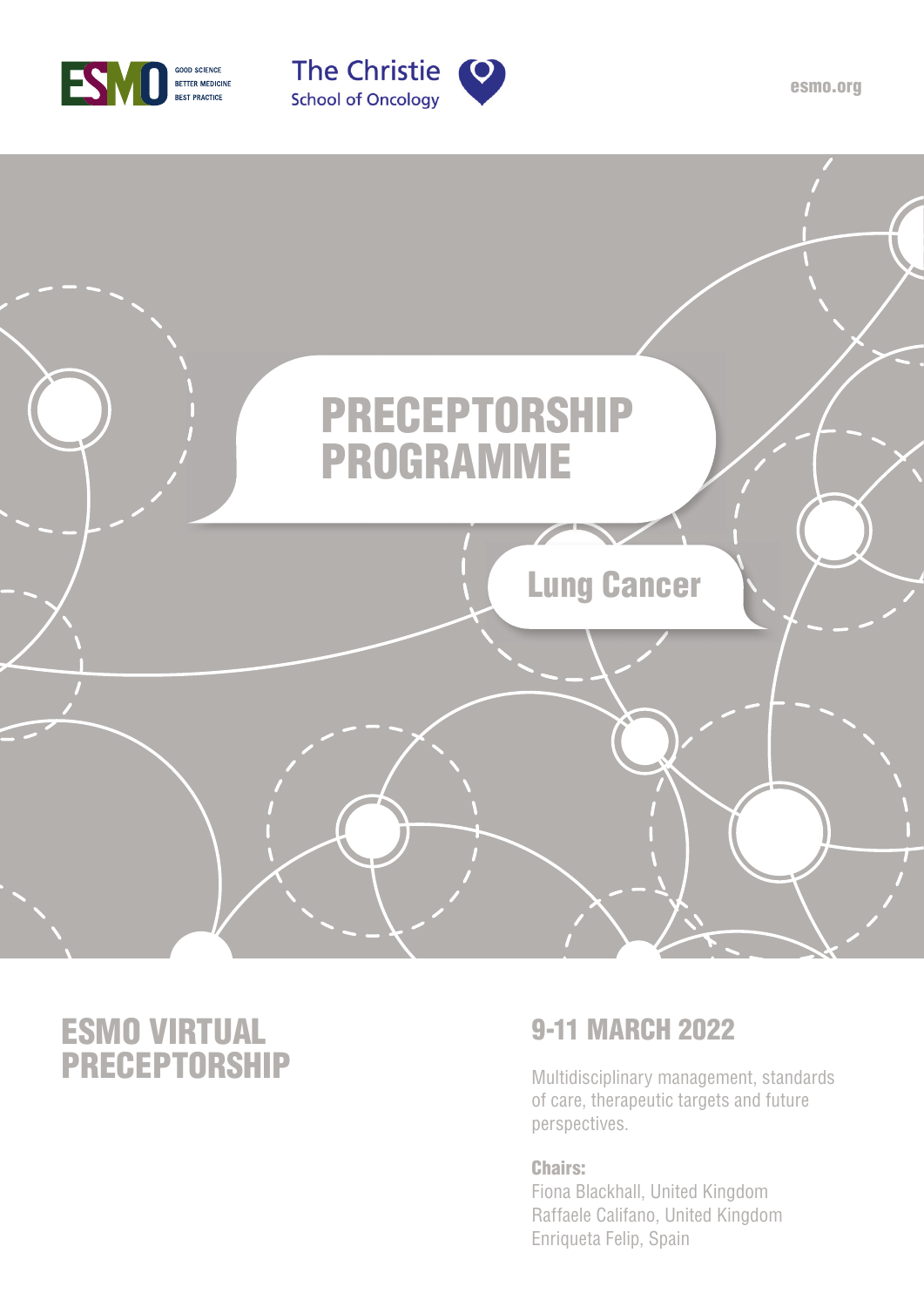# ESMO-THE CHRISTIE VIRTUAL PRECEPTORSHIP PROGRAMME **LUNG CANCER**

Multidisciplinary management, standards of care and future perspectives

### **9-11 March 2022**

**CO-CHAIRS: SPEAKERS:** Fiona Blackhall, United Kingdom Andrea Ardizzoni, Italy Cécile Le Péchoux, France

Raffaele Califano, United Kingdom Paul Baas, Netherlands Colin Lindsay, United Kingdom Enriqueta Felip, Spain Haval Balata, United Kingdom Catherine McBain, United Kingdom Neil Bayman, United Kingdom Luis Paz-Ares, Spain Richard Booton, United Kingdom Solange Peters, Switzerland Clara Chan, United Kingdom David Planchard, France Anne-Marie Dingemans, Netherlands Martin Reck, Germany John G. Edwards, United Kingdom Christina H. Ruhlmann, Denmark Simon Ekman, Sweden Suresh Senan, Netherlands Corinne Faivre-Finn, United Kingdom Paul Taylor, United Kingdom Pilar Garrido López, Spain Fiona Thistlethwaite, United Kingdom Keith M. Kerr, United Kingdom Giulia Veronesi, Italy Rohit Kochhar, United Kingdom David Woolf, United Kingdom

### **LEARNING OBJECTIVES**

- To learn about the evidence-base for lung cancer screening and novel diagnostic modalities
- To learn about the management of early-stage NSCLC and use of adjuvant treatments
- To understand the role of multi-modality treatment in locally advanced NSCLC and limited stage SCLC
- To learn about the management of patients with actionable driver mutations and novel targeted agents for advanced NSCLC
- To understand the role of immune-checkpoint blockade for lung cancer and to learn about novel immunotherapies
- To learn about treatment of NSCLC with oligometastatic disease
- To learn about the systemic treatment of mesothelioma and SCLC
- To learn about the role of supportive and palliative care for thoracic malignancies

### **ACCREDITATION**  j

The programme of this event has been accredited with **13 ESMO-MORA category 1 points**. Recertification is necessary for medical oncologists to remain professionally certified by ESMO. Recertification guarantees that a certified medical oncologist has continued to update her/his knowledge and continues to possess the necessary skills and standards for the practice of medical oncology. For further details, please refer to esmo.org

### **ACKNOWLEDGEMENTS**

This event is supported by an unrestricted educational grant from



Lilly

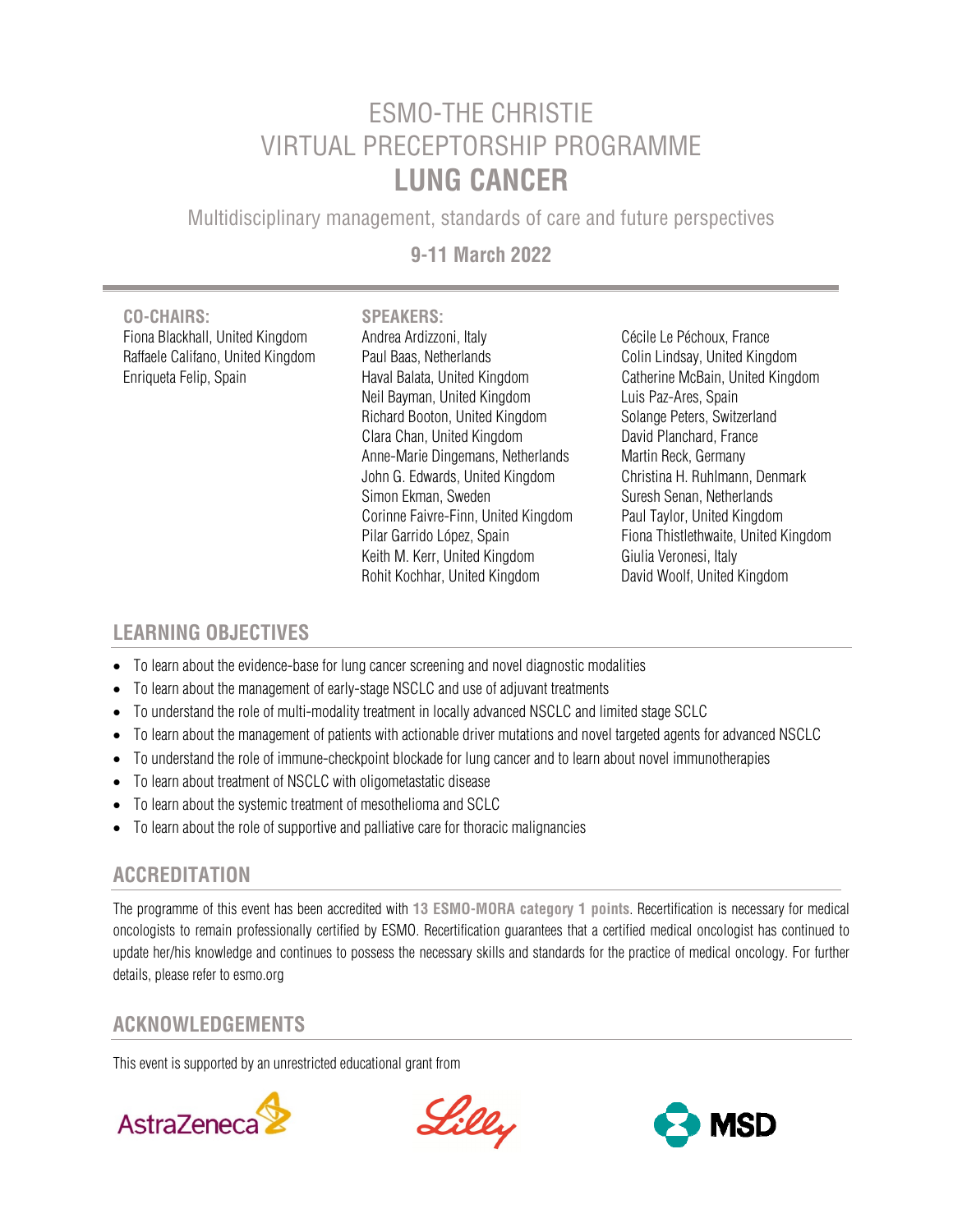## All timings are to be considered CET (Central European Time)

# **Wednesday**, 9 March 2022

| 14:00-14:10<br>10' | <b>Welcome &amp; Introduction</b>                                         | Fiona Blackhall, UK<br><b>Enriqueta Felip, ES</b><br>Raffaele Califano, UK |
|--------------------|---------------------------------------------------------------------------|----------------------------------------------------------------------------|
| 14:10-14:35<br>25' | <b>SESSION 1</b><br><b>Clinical issues</b>                                | <b>Chair/Moderator:</b><br>Raffaele Califano, UK                           |
| 20'                | Balancing costs and clinical benefit in medical oncology                  | Solange Peters, CH                                                         |
| 5'                 | Discussion                                                                | Faculty                                                                    |
| 14:35-15:45<br>70' | <b>SESSION 2</b><br>Screening and diagnostics for lung cancer             | <b>Chair/Moderator:</b><br><b>Raffaele Califano, UK</b>                    |
| 20'                | Lung cancer screening: Pro and Contra                                     | Haval Balata, UK                                                           |
| 20'                | EBUS TBNA in diagnosis/staging of lung cancer                             | Richard Booton, UK                                                         |
| 20'                | Role of pathologist in diagnosis and mutation analysis of lung<br>cancer  | Keith M. Kerr, UK                                                          |
| 10'                | <b>Discussion</b>                                                         | Faculty                                                                    |
| 15:45-15:55        | <b>Break</b>                                                              |                                                                            |
|                    |                                                                           |                                                                            |
| 15:55-16:25<br>30' | <b>SESSION 2 - cont.</b><br>Screening and diagnostics for lung cancer     | <b>Chairs/Moderators:</b><br>Fiona Blackhall, UK<br>Raffaele Califano, UK  |
| 20'                | PET/CT in staging of lung cancer                                          | Rohit Kochhar, UK                                                          |
| 10'                | Discussion                                                                | Faculty                                                                    |
| 16:25-17:55<br>90' | <b>SESSION 3</b><br>Radical treatment of early stage NSCLC                | <b>Chair/Moderator:</b><br>Raffaele Califano, UK                           |
| 20'                | Surgery for early-stage NSCLC                                             | Giulia Veronesi, IT                                                        |
| 20'                | Stereotactic ablative RT for early-stage NSCLC                            | Suresh Senan, NL                                                           |
| 20'                | Adjuvant radiotherapy for completely resected early-stage<br><b>NSCLC</b> | Cécile Le Péchoux, FR                                                      |
| 20'                | Adjuvant systemic therapies for resected early-stage NSCLC                | Paul Taylor, UK                                                            |
| 10'                | Discussion                                                                | Faculty                                                                    |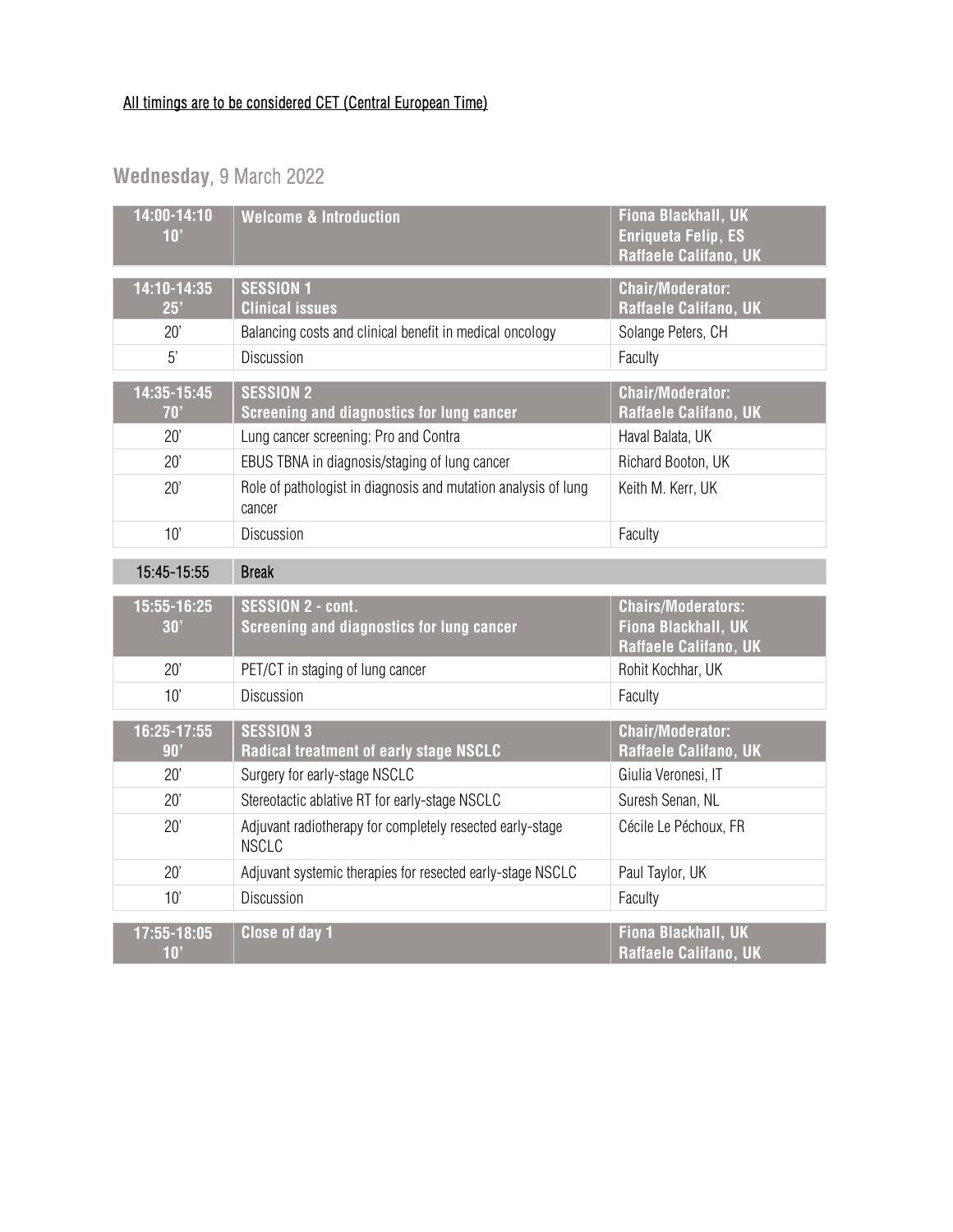# **Thursday**, 10 March 2022

| $\overline{14:00-16:45}$<br>160' | <b>SESSION 4</b><br><b>Advanced NSCLC</b>                                                                | <b>Chair/Moderator:</b><br><b>Fiona Blackhall, UK</b> |
|----------------------------------|----------------------------------------------------------------------------------------------------------|-------------------------------------------------------|
| 20'                              | 1 <sup>st</sup> line chemotherapy for advanced NSCLC                                                     | David Planchard, FR                                   |
| 20'                              | 1st line Immune-checkpoint blockade for advanced NSCLC                                                   | Luis Paz-Ares, ES                                     |
| 20'                              | 2 <sup>nd</sup> line treatment for advanced NSCLC                                                        | Martin Reck, DE                                       |
| 20'                              | Treatment of EGFR mutant advanced NSCLC                                                                  | Raffaele Califano, UK                                 |
| 10'                              | Discussion                                                                                               | Faculty                                               |
| 15:30-15:35                      | <b>Break</b>                                                                                             |                                                       |
| 20'                              | Treatment of ALK and ROS1 positive advanced NSCLC                                                        | Fiona Blackhall, UK                                   |
| 20'                              | Treatment of KRAS mutant advanced NSCLC                                                                  | Colin Lindsay, UK                                     |
| 20'                              | Beyond EGFR, ALK, ROS1 and KRAS: Novel molecularly driven<br>targeted therapies in NSCLC                 | Simon Ekman, SE                                       |
| 10'                              | Discussion                                                                                               | Faculty                                               |
| 16:45-18:15<br>90'               | <b>SESSION 5</b><br>Management of mesothelioma, oligometastatic NSCLC<br>and brain metastases            | <b>Chair/Moderator:</b><br>Raffaele Califano, UK      |
| 20'                              | Systemic treatment of mesothelioma                                                                       | Paul Baas, NL                                         |
| 20'                              | Treatment of oligometastatic NSCLC                                                                       | Anne-Marie Dingemans, NL                              |
| 20'                              | Radical treatment of brain metastases: The importance of a<br>neuro-oncology multi-disciplinary approach | Catherine McBain, UK                                  |
| 20'                              | Supportive and palliative care in lung cancer                                                            | Christina H. Ruhlmann, DK                             |
| 10'                              | <b>Discussion</b>                                                                                        | Faculty                                               |
| 18:15-18:25<br>10'               | <b>Close of day 2</b>                                                                                    | Fiona Blackhall, UK<br>Raffaele Califano, UK          |

# **Friday**, 11 March 2022

| 14:00-16:10<br>130' | <b>SESSION 6</b><br><b>SCLC and Cell Therapies</b>                                   | <b>Chairs/Moderators:</b><br><b>Raffaele Califano, UK</b> |
|---------------------|--------------------------------------------------------------------------------------|-----------------------------------------------------------|
| 20'                 | Targeted agents in SCLC                                                              | Enriqueta Felip, ES                                       |
| 20'                 | Treatment of limited stage SCLC                                                      | Corinne Faivre-Finn, UK                                   |
| 20'                 | Chemotherapy for extensive stage SCLC                                                | Andrea Ardizzoni, IT                                      |
| 20'                 | Immune checkpoint blockade for SCLC                                                  | Pilar Garrido López, ES                                   |
| 20'                 | Prophylactic cranial irradiation and role of thoracic RT for<br>extensive stage SCLC | Neil Bayman, UK                                           |
| 20'                 | CAR-T and next generation cell therapies for lung cancer                             | Fiona Thistlethwaite, UK                                  |
| 10'                 | Discussion                                                                           | Faculty                                                   |
| 16:10-16:15         | <b>Break</b>                                                                         |                                                           |